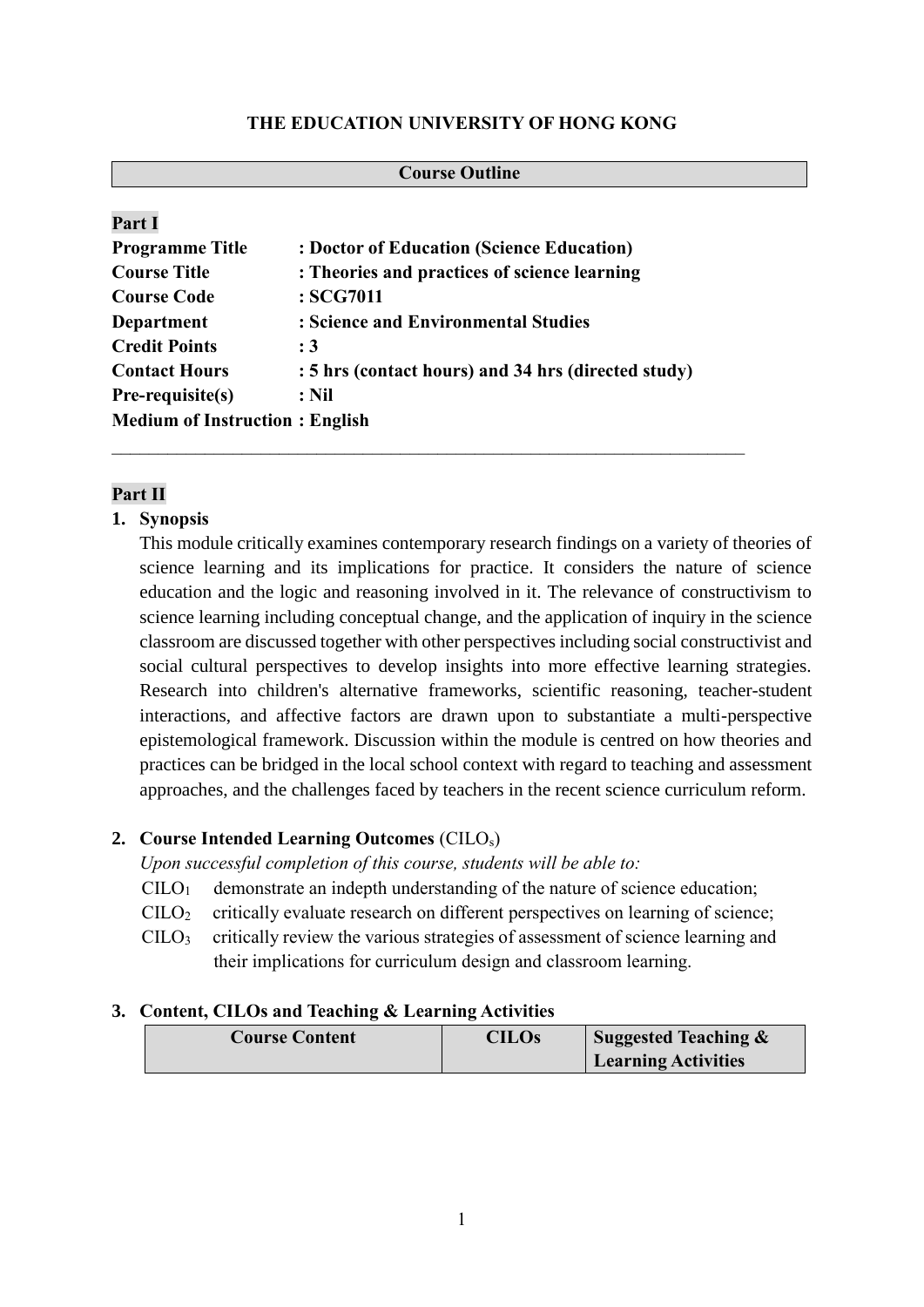| Nature of science education |                                        | CLO <sub>1,2</sub> | Lecture, group discussion  |
|-----------------------------|----------------------------------------|--------------------|----------------------------|
|                             | Revisiting scientific literacy in      |                    | and sharing, paper reading |
|                             | the context of recent curriculum       |                    | and review, reflection on  |
|                             | reforms and its implications for       |                    | one's own teaching and     |
|                             | the teaching and learning of           |                    | learning experiences       |
|                             | science                                |                    |                            |
|                             | Learning the nature of science         |                    |                            |
|                             |                                        |                    |                            |
|                             | Conceptual change in science           | CLO <sub>1,2</sub> | Lecture, group discussion  |
|                             | learning                               |                    | and sharing, paper reading |
|                             | Epistemological, ontological and       |                    | and review, reflection on  |
|                             | social/affective positions<br>on       |                    | one's own teaching and     |
|                             | conceptual change                      |                    | learning experiences       |
|                             | Constructivism in the context of       |                    |                            |
|                             | development<br>scientific<br>$\circ$ f |                    |                            |
|                             | knowledge<br>individual<br>and         |                    |                            |
|                             | understanding of science               |                    |                            |
|                             | Critique of frameworks<br>for          |                    |                            |
|                             | changing children's ideas (e.g.        |                    |                            |
|                             | socio-cultural<br>critiques<br>of      |                    |                            |
|                             | cognitive<br>perspectives<br>on        |                    |                            |
|                             | learning)                              |                    |                            |
|                             | Role of<br>language<br>and<br>the      |                    |                            |
|                             | literacies of science                  |                    |                            |
|                             | A multi-dimensional framework          |                    |                            |
|                             | for conceptual change                  |                    |                            |
|                             | Learning science through inquiry       | CLO <sub>1,2</sub> | Lecture, group discussion  |
|                             | Role of procedural                     |                    | and sharing, paper reading |
|                             | understanding and                      |                    | and review, reflection on  |
|                             | argumentation in learning              |                    | one's own teaching and     |
|                             | science                                |                    | learning experiences       |
|                             |                                        |                    |                            |
|                             | Development of scientific              |                    |                            |
|                             | thinking                               |                    |                            |
|                             | and process skills                     |                    |                            |
|                             | Critique of practical work in          |                    |                            |
|                             | science                                |                    |                            |
|                             |                                        |                    |                            |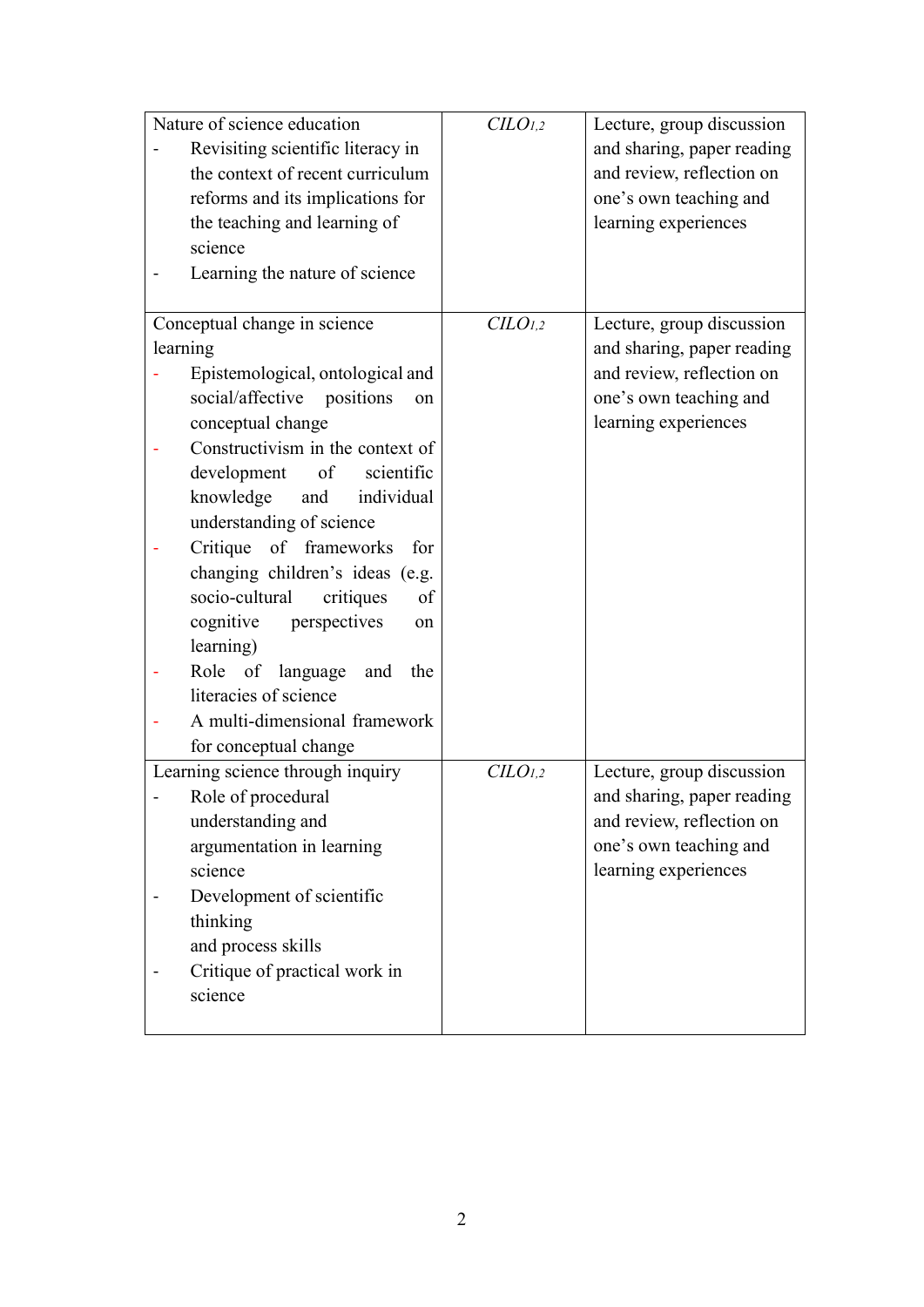| Assessment of science learning   | C <sub>L</sub> O <sub>2.4</sub> | Lecture, group discussion  |
|----------------------------------|---------------------------------|----------------------------|
| Assessing declarative and        |                                 | and sharing, paper reading |
| procedural understanding         |                                 | and review, reflection on  |
| International comparative        |                                 | one's own teaching and     |
| studies: What could they tell us |                                 | learning experiences       |
| about science learning?          |                                 |                            |
| Implications of assessment for   |                                 |                            |
| curriculum design and learning   |                                 |                            |
| in the classroom                 |                                 |                            |

#### **4. Assessment**

| <b>Assessment Tasks</b>                | Weighting $(\% )$ | <b>CILOs</b>         |
|----------------------------------------|-------------------|----------------------|
| a. Reflective reports on readings      | 20%               | C <sub>LO1,2</sub>   |
| relevant to selected topic areas       |                   |                      |
| b. An essay consisting of a critical   | 80%               | C <sub>LO1,2,3</sub> |
| review of the literature relevant to   |                   |                      |
| one of the topic areas, with in-depth  |                   |                      |
| discussion focusing on the feasibility |                   |                      |
| of integrating theories with practice  |                   |                      |
| in that particular area of science     |                   |                      |
| learning                               |                   |                      |
| (about 4000 words)                     |                   |                      |

## **5. Required Text(s)**

#### **6. Recommended Readings**

- Leung, Issic. K. C., Wong, N. Y., Schwarz, B., Cheung, K. L., Chan, W. S. and Kaiser, G. (2013). Competency of Prospective Chinese Mathematics Teachers on Mathematical Argumentation and Proof. The Mathematics Educator, 15(1), 81-97.
- Anderson, R. D. (2002). Reforming science teaching: what research says about inquiry. Journal of Science Teacher Education, 13(1), 1-12.
- Anderson, R. D. (2007). Inquiry as an organizing theme for science curricula. In S. K. Abell & N. G. Nederman (Eds.), Handbook of research on science education (pp. 807-830). Mahwah, NJ: Lawrence Erlbaum Associates.
- Bell, B. (2007). Classroom assessment of science learning. In S. K. Abell & N. G. Nederman (Eds.), Handbook of research on science education (pp. 965-1006). Mahwah, NJ: Lawrence Erlbaum Associates.
- Carlsen, W. S. (2007). Language and science learning. In S. K. Abell & N. G. Nederman (Eds.), Handbook of research on science education (pp. 57-74). Mahwah, NJ: Lawrence Erlbaum Associates.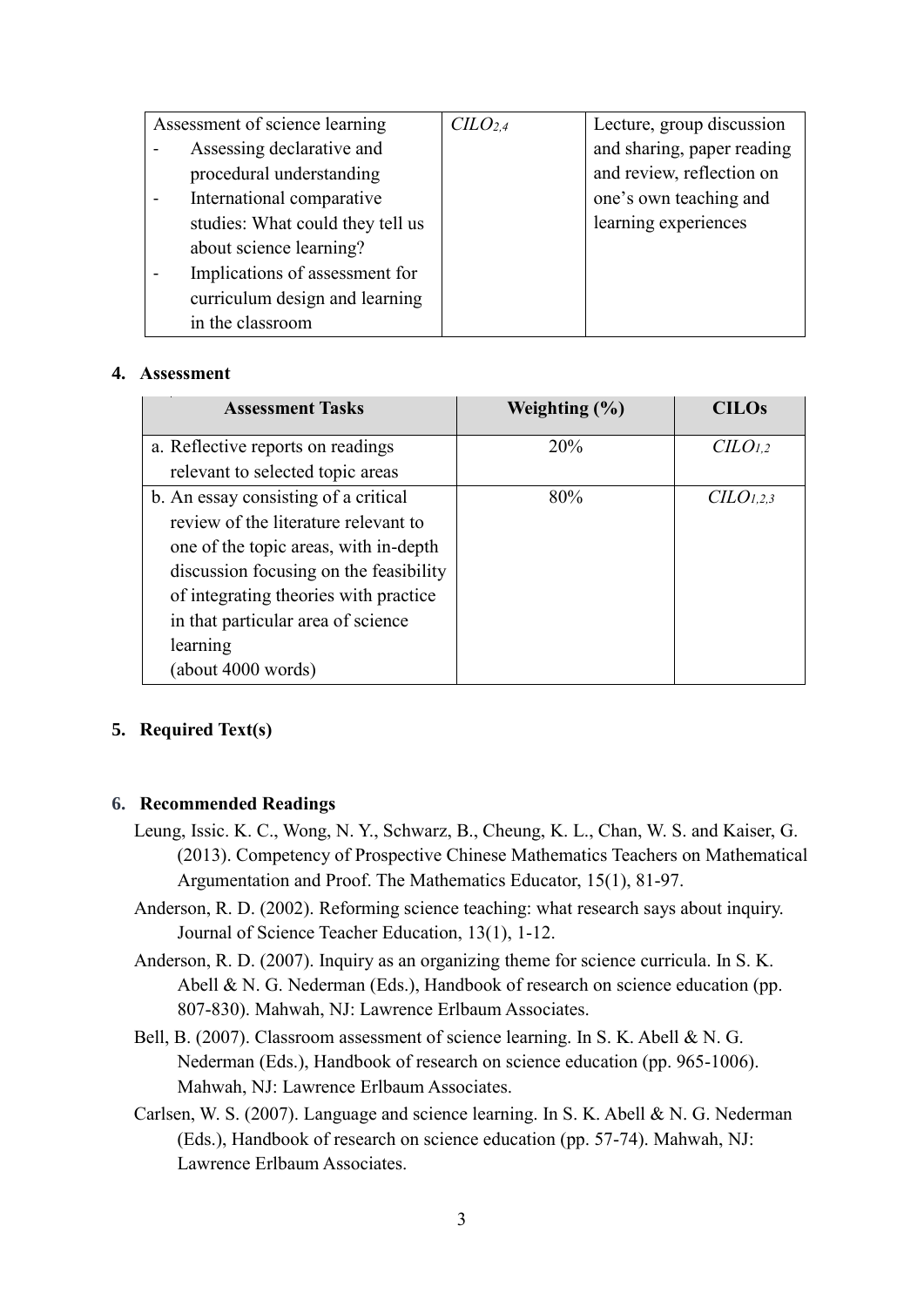- Crawford, B. A. (2000). Embracing the essence of inquiry: New roles for science teachers. Journal of Research in Science Teaching, 37(9), 916-937
- Driver, R., Asoko, H., Leach, J., Mortimer, E. & Scott, P. (1994) 'Constructing scientific knowledge in the classroom', Educational Researcher, vol. 23, no. 7, pp. 5–12.
- Gott, R., Duggan, S., & Johnson, P. (1999a). What do practising applied scientists do and what are the implications for science education? Research in Science and Technological Education 17 (1) 97–107
- Hofstein, A. & Lunetta, V. N. (2003). The Laboratory in Science Education: Foundations for the Twenty-First Century. International Journal of Science Education, 88, 28-54.
- Kuhn, D. (1991). Understanding scientific reasoning. Fort Worth: Harcourt Brace Jovanovich College Publishers. Metz, K. E. (1995). Reassessment of developmental constraints on children's science instruction. Review of Educational Research, 65(2), 93-127.
- Millar, R., Lubben, F., Gott, R., and Duggan, S. (1994). Investigating in the school science laboratory: Conceptual and procedural knowledge and their influence on performance. Research Papers in Education – Policy and Practice, 9(2), 207-248.
- National Research Council (2007). Taking science to school: Learning and teaching science in Grades K-8. Washington: The National Academies Press.
- Nederman, N. G. (2007). Nature of science : past, present, and future. In S. K. Abell & N. G. Nederman (Eds.), Handbook of research on science education (pp. 831-880). Mahwah, NJ: Lawrence Erlbaum Associates.
- Osborne, J., Erduran, S., Simon, S. (2004). Enhancing the quality of argument in school science. Journal of Research in Science teaching, 41(10), 994-1020.
- Ratcliffe, M, and Grace, M. (2003). Science education for citizenship. Maidenhead, Philadelphia: Open University Press.
- Roberts, D. A. (2007). Scientific literacy/science literacy. In S. K. Abell & N. G. Nederman (Eds.), Handbook of research on science education (pp. 729-780). Mahwah, NJ: Lawrence Erlbaum Associates.
- Sadler, T. D., and Zeidler, D. L. (2004). Student conceptualizations of the nature of science in response to a socioscientific issue. International Journal of Science Education, 26(4), 387-409.
- Scott, P., Asoko, H. & Leach, J. (2007). Student conceptions and conceptual learning in science. In S. K. Abell & N. G. Nederman (Eds.), Handbook of research on science education (pp. 31-56). Mahwah, NJ: Lawrence Erlbaum Associates.
- Simon, S., Erduran, S., and Osborne, J. (2006). Learning to teach argumentation: Research and development in the science classroom. International Journal of Science Education, 28 (2-3), 235-260.
- Sinatra, G. (2005) The 'warming trend' in conceptual change research: The legacy of Paul R. Pintrich. Educational Psychologist, 40(.2), 107–115.
- Tytler, R., Duggan, S. & Gott, R. (2001a). Dimensions of evidence, the public understanding of